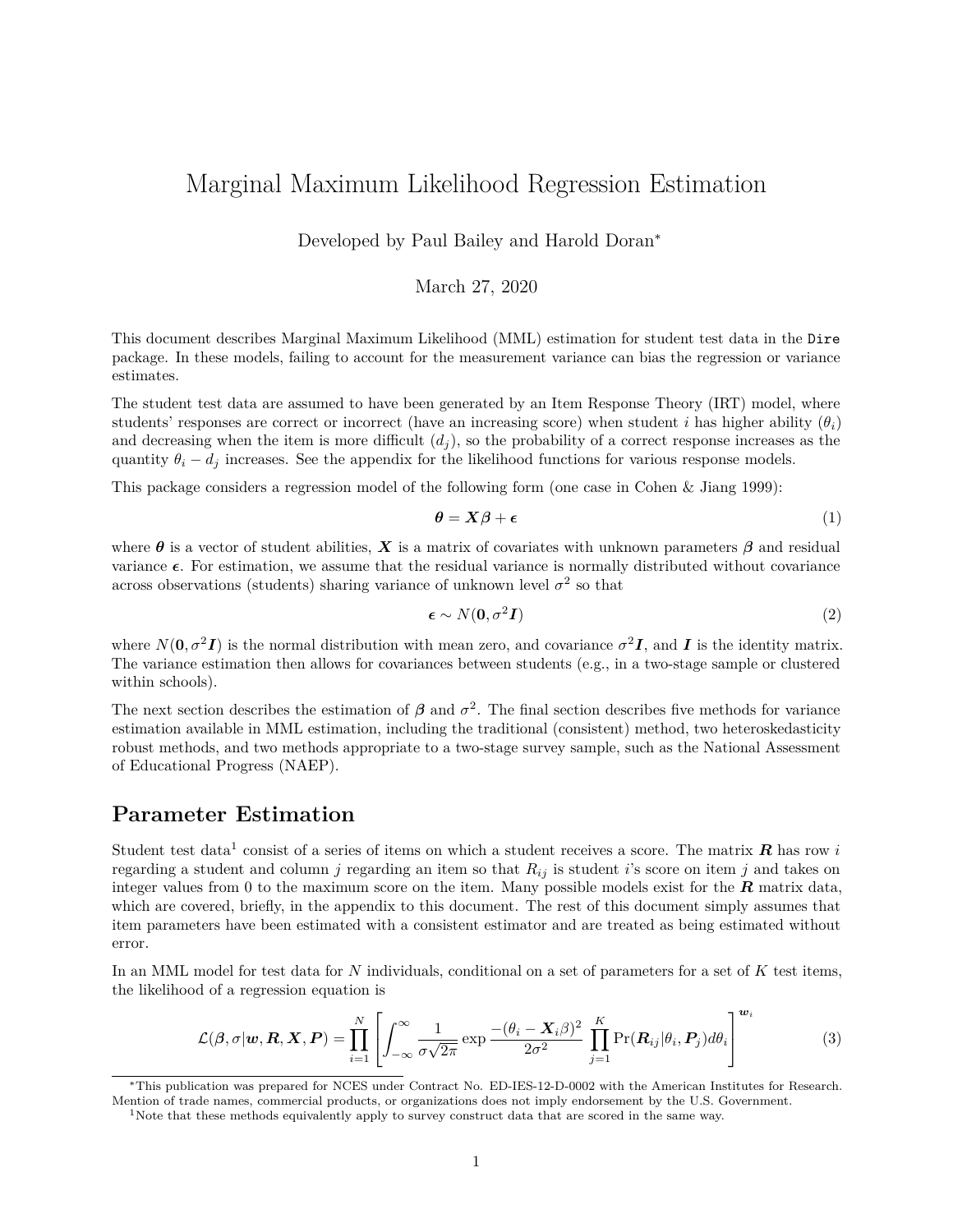where L is the likelihood<sup>[2](#page-1-0)</sup> of the regression parameters  $\beta$  with full sample weights  $w_i$  conditional on item score matrix  $\vec{R}$ , student covariate matrix  $\vec{X}$ , and item parameter data  $\vec{P}$ ;  $\sigma^2$  is the variance of the regression residual;  $\theta_i$  is the *i*th student's latent ability measure that is being integrated out;  $Pr(R_{ij}|\theta_i, P_j)$  is the probability of individual  $i$ 's score on test item  $j$ , conditional on the student's ability and item parameters  $P_j$ —see the appendix for example forms of  $Pr(R_{ij}|\theta_i, P_j)$ . Note that if the user is only interested in the population mean, it can be regarded as a special case; **X** is a vector of all ones, and the value of  $\beta$  has only one element that is the mean estimate.

The integral is evaluated using the trapezoid rule<sup>[3](#page-1-1)</sup> at quadrature points  $t_q$  and quadrature weights  $\delta$  so that

$$
\mathcal{L}(\beta, \sigma | \boldsymbol{w}, \boldsymbol{R}, \boldsymbol{X}, \boldsymbol{P}) = \prod_{i=1}^{N} \left[ \sum_{q=1}^{Q} \delta \frac{1}{\sigma \sqrt{2\pi}} \exp \frac{-(t_q - \boldsymbol{X}_i \beta)^2}{2\sigma^2} \prod_{j=1}^{K} \Pr(\boldsymbol{R}_{ij} | t_q, \boldsymbol{P}_j) \right]^{\boldsymbol{w}_i}
$$
(4)

where  $\delta$  is the distance between any two uniformly spaced quadrature points so that  $\delta = t_{q+1} - t_q$  for any *q* that is at least one and less than *Q*. The range and value of *Q* parameterize the quadrature, and its accuracy and should be varied to ensure convergence. The advantage of the trapezoidal rule is that the fixed quadrature points allow the values of the probability to be calculated once per student.

The variance formulas use the log-likelihood, which is given by

$$
\ell(\boldsymbol{\beta}, \sigma | \boldsymbol{w}, \boldsymbol{R}, \boldsymbol{X}, \boldsymbol{P}) = \sum_{i=1}^{N} \boldsymbol{w}_i \log \left[ \delta \sum_{q=1}^{Q} \frac{1}{\sigma \sqrt{2\pi}} \exp \frac{-(t_q - \boldsymbol{X}_i \boldsymbol{\beta})^2}{2\sigma^2} \prod_{j=1}^{K} \Pr(\boldsymbol{R}_{ij} | t_q, \boldsymbol{P}_j) \right]
$$
(5)

Note that  $\delta$  can be removed for optimization, and its presence adds  $\log(\delta) \sum w_i$  to the log-likelihood.

#### **Composite Scores**

When the outcome of interest is composite scores, the parameters are estimated by separately estimating the coefficients for each subscale  $(\beta_s$  for subscale *s*) and then calculating the composite scores  $(\beta_c)$  using subscale weights  $(\omega_s)^4$  $(\omega_s)^4$ .

<span id="page-1-3"></span>
$$
\beta_c = \sum_{s=1}^{S} \omega_s \beta_s \tag{6}
$$

where there are *S* subscales.

For variance estimation, the covariance matrix (**Σ**) between subscales is of interest. The covariance terms are estimated one at a time using the submatrix

$$
\Sigma_{ij} = \left[ \begin{array}{cc} s_i & s_{ij} \\ s_{ij} & s_j \end{array} \right] \tag{7}
$$

so that the two are jointly bivariate normally distributed

$$
\begin{pmatrix}\n\beta_i \\
\beta_j\n\end{pmatrix} | \mathbf{\Sigma}_{ij}, \mathbf{w}, \mathbf{R}, \mathbf{X}, \mathbf{P} \sim \text{MVN}\left( \begin{pmatrix} \beta_i \\
\beta_j\n\end{pmatrix}, \mathbf{\Sigma}_{ij} | \mathbf{w}, \mathbf{R}, \mathbf{X}, \mathbf{P} \right)
$$
\n(8)

where  $MVN(u, S|\cdot)$  is the multivariate normal density function with mean *u* and covariance *S*, conditional on ·, which are additional parameters.

<span id="page-1-1"></span><span id="page-1-0"></span><sup>&</sup>lt;sup>2</sup>When survey weights are applied, the likelihoods in this document are all pseudo-likelihoods.

<sup>&</sup>lt;sup>3</sup>Using Big-O notation (Black, 2019), the trapezoid rule's convergence is in  $O(\delta^2)$ , meaning that the convergence is proportional to δ<sup>2</sup>. If the bounds are set wide enough such that every student's likelihood is essentially zero at the edges, the convergence rate is faster than polynomial because the function is periodic and analytic (Johnson, 2010).

<span id="page-1-2"></span><sup>&</sup>lt;sup>4</sup>We use the term *composite score* to mean those scores that are weighted sums of subscale scores, as in Eq. [6.](#page-1-3) Overall scores that use a unidimensional model are calculated according to the methods already described by simply pooling items into a single construct.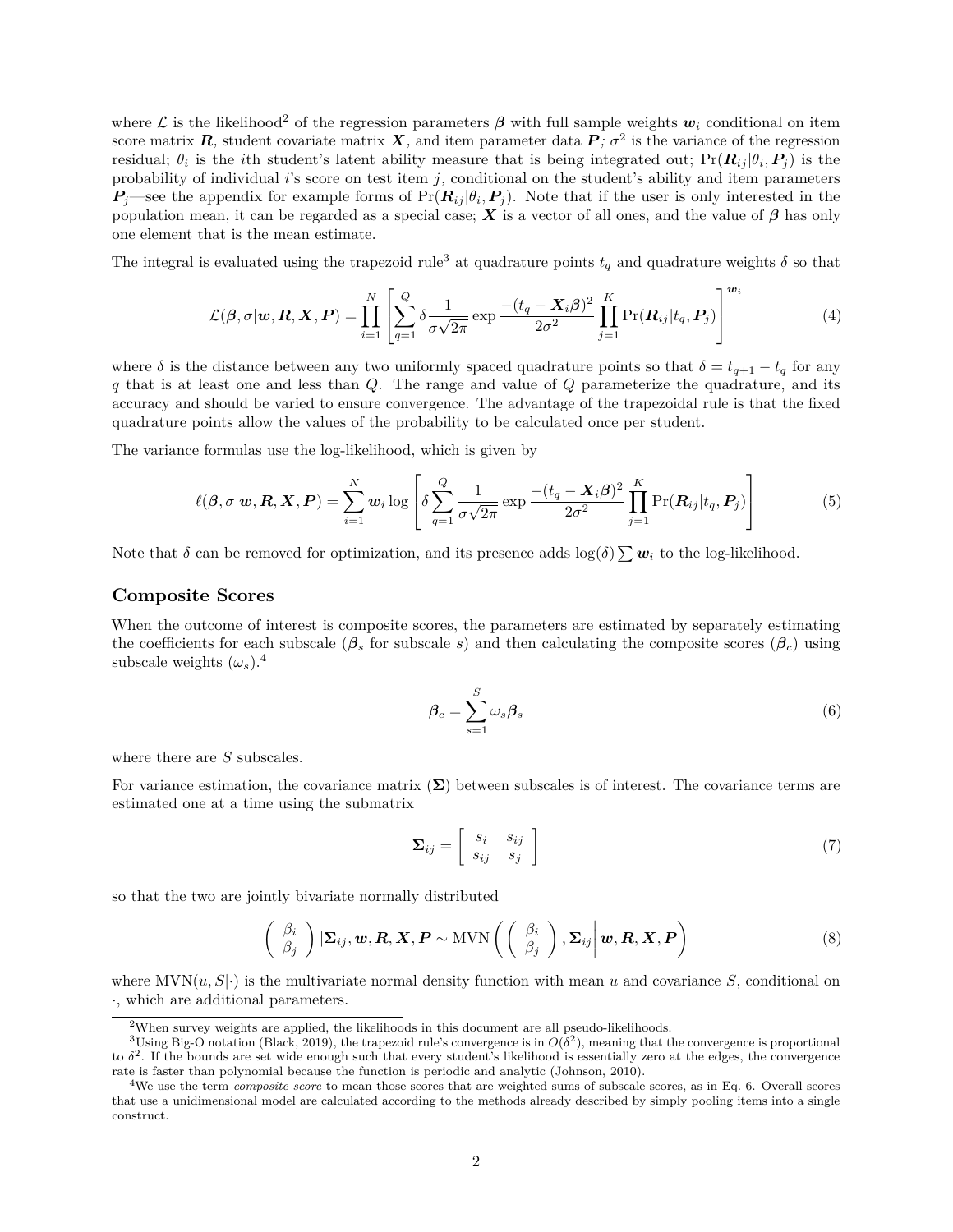The likelihood is then

$$
\ell\left(s_{ij}\left|\beta_i,\beta_j,s_i,s_j;\mathbf{w},\mathbf{R},\mathbf{X},\mathbf{P}\right.\right)=\sum_{n=1}^N\mathbf{w}_n\log\left\{\delta^2\sum_{q_i=1}^Q\sum_{q_j=1}^Q\frac{1}{\sqrt{2\pi}}\frac{1}{\sqrt{|\boldsymbol{\Sigma}|}}\exp\left(\mathbf{r}_{q_1q_2}^T\boldsymbol{\Sigma}^{-1}\mathbf{r}_{q_1q_2}\right)\right.\tag{9}
$$

$$
\times \left[ \prod_{k=1}^{K} \Pr(\mathbf{R}_{nk} | t_{q_1}, \mathbf{P}_k) \right] \left[ \prod_{k=1}^{K} \Pr(\mathbf{R}_{nk} | t_{q_2}, \mathbf{P}_k) \right] \right\}
$$
(10)

where  $|\Sigma|$  is the determinant of  $\Sigma$ , and the residual term is defined as

$$
r_{q_1q_2} = \begin{pmatrix} t_{q_1} - \mathbf{X}_n \beta_i \\ t_{q_2} - \mathbf{X}_n \beta_j \end{pmatrix}
$$
 (11)

Notice that the parameters  $\beta_i$ ,  $\beta_j$ ,  $s_i$ , and  $s_j$  are used from the by-subscale estimation and optimization of the density function is exclusively over the covariance term  $s_{ij}$ .

The joint distribution of the vector

<span id="page-2-2"></span>
$$
\beta = \begin{pmatrix} \beta_1 \\ \vdots \\ \beta_S \end{pmatrix} \tag{12}
$$

is then

$$
\beta., \Sigma | w, R, X, P = \text{MVN}(\beta., \Sigma | w, R, X, P) \tag{13}
$$

which has an intractably high dimensional log-likelihood because it involves *S* sums inside the log-likelihood.

#### **Variance Estimation**

Estimating variance of the parameters  $\beta$  can be done in one of several ways.<sup>[5](#page-2-0)</sup>

The inverse Hessian matrix is a consistent estimator when the estimator of *β* is consistent (Green, 2003, p. 520):

$$
Var(\boldsymbol{\beta}) = -\boldsymbol{H}(\boldsymbol{\beta})^{-1} = -\left[\frac{\partial^2 \ell(\boldsymbol{\beta}, \sigma | \boldsymbol{w}, \boldsymbol{R}, \boldsymbol{X})}{\partial \boldsymbol{\beta}^2}\right]^{-1}
$$
(14)

This variance is returned when the variance method is set to consistent or left as the default.

A class of variance estimators typically called "sandwich" or "robust" variance estimators allow for variation in the residual and are of the form

<span id="page-2-3"></span><span id="page-2-1"></span>
$$
Var(\boldsymbol{\beta}) = H(\boldsymbol{\beta})^{-1} \boldsymbol{V} H(\boldsymbol{\beta})^{-1}
$$
\n(15)

where *V* is an estimate of the variance of the summed score function (Binder, 1983).

For a convenience sample, we provide two robust estimators. First, the so-called robust (Huber or Huber-White) variance estimator uses

$$
\boldsymbol{V} = \sum_{i=1}^{N} \left[ \frac{\partial \ell(\beta, \sigma | \boldsymbol{w}_i, \boldsymbol{R}_i, \boldsymbol{X}_i)}{\partial \beta} \right] \left[ \frac{\partial \ell(\beta, \sigma | \boldsymbol{w}_i, \boldsymbol{R}_i, \boldsymbol{X}_i)}{\partial \beta} \right]'
$$
(16)

<span id="page-2-0"></span><sup>&</sup>lt;sup>5</sup>Strictly speaking,  $\sigma^2$  also is a parameter, but we are rarely interested in the variance of the variance. Nevertheless, the package generates an estimate of  $\sigma^2$  along with the coefficients themselves. For notational simplicity, all formulas ignore this.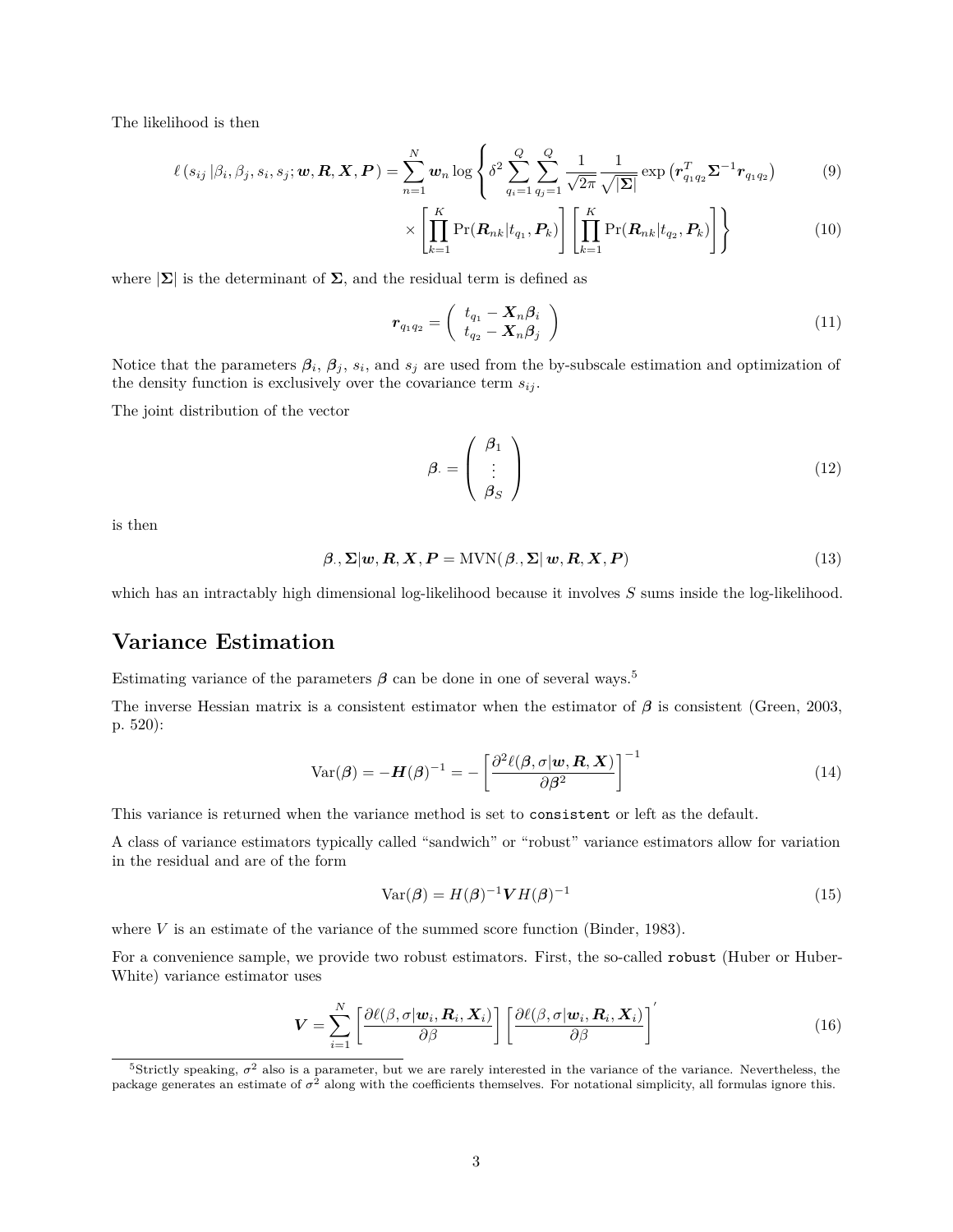Second, for the cluster robust case, the partial derivatives are summed within the cluster so that

$$
\boldsymbol{V} = \sum_{c=1}^{n'} \left[ \frac{\partial \ell(\beta, \sigma | \boldsymbol{w}_c, \boldsymbol{R}_c, \boldsymbol{X}_c)}{\partial \beta} \right] \left[ \frac{\partial \ell(\beta, \sigma | \boldsymbol{w}_c, \boldsymbol{R}_c, \boldsymbol{X}_c)}{\partial \beta} \right]'
$$
(17)

where there are *n'* clusters, indexed by *c*, and the partial derivatives are summed within the group of which there are  $n_c$  members:

$$
\frac{\partial \ell(\beta, \sigma | \mathbf{w}_c, \mathbf{R}_c, \mathbf{X}_c)}{\partial \beta} = \sum_{i=1}^{n_c} \frac{\partial \ell(\beta, \sigma | \mathbf{w}_i, \mathbf{R}_i, \mathbf{X}_i)}{\partial \beta}
$$
(18)

We also provide two survey sampling variance estimation techniques. The first one uses replicate weights, either from the jackknife, including Fay's method for the jackknife, or from balanced repeated replication. In this approach, the typical method of estimating sampling variance still works, and the sampling covariance matrix can be calculated as

$$
Var(\beta) = \sum_{j=1}^{J} (\beta_j - \beta_0) (\beta_j - \beta_0)'
$$
\n(19)

where there are *J* replicate weights and the result of applying direct estimation under the set of weights *j* is  $\beta_j$ , whereas  $\beta_0$  is the estimate of  $\beta$  under the full sample weights. We recomend using this method when replicate variance estimation is requested.

The second survey sampling method is called the Taylor series method and uses the same formula as Eq. [15,](#page-2-1) but  $V$  is the estimate of the variance of the score vector (Binder, 1983). Our implementation assumes a two-stage design with *n<sup>a</sup>* primary sampling units (PSUs) in stratum *a* and summed across the *A* strata according to

<span id="page-3-0"></span>
$$
\mathbf{V} = \sum_{a=1}^{A} \mathbf{V}_a \tag{20}
$$

where  $V_a$  is a variance estimate for stratum *a* and is defined by

$$
V_a = \frac{n_a}{n_a - 1} \sum_{p=1}^{n_a} (s_p - \bar{s}_a) (s_p - \bar{s}_a)'
$$
 (21)

where *s<sup>p</sup>* is the sum of the weighted (or pseudo-) score vector that includes all units in PSU *p* in stratum *a* and  $\bar{s}_a$  is the (unweighted) mean of the  $s_p$  terms in stratum *a* so that

$$
s_p = \sum_{i \in \text{PSU } p} \frac{\partial \ell(\beta, \sigma | \mathbf{w}_i, \mathbf{R}_i, \mathbf{X}_i)}{\partial \beta} \qquad \qquad \bar{s}_a = \frac{1}{n_a} \sum_{p \in \text{stratum } a} s_p \qquad (22)
$$

When a stratum has only one PSU,  $V_a$  is undefined. The best approach is for the analyst to adjust the strata and PSU identifiers, in a manner consistent with the sampling approach, to avoid singleton strata. Two simpler but less defensible options are available. First, the strata with single PSUs can be dropped from the variance estimation, yielding an underestimate of the variance.

The second option is for the singleton stratum to use the overall mean of  $s_p$  in place of  $\bar{s}_a$ . So,

$$
\bar{s} = \frac{1}{n'} \sum s_p \tag{23}
$$

where the sum is across all PSUs, and  $n'$  is the number of PSUs across all strata. Then, for each singleton stratum, Eq. [21](#page-3-0) becomes

$$
V_a = 2\left(s_p - \bar{s}\right)\left(s_p - \bar{s}\right)'
$$
\n(24)

where the value 2 is used in place of  $\frac{n_a}{n_a-1}$ , which is undefined when  $n_a = 1$ . This option can underestimate the variance but is thought to more likely overestimate it.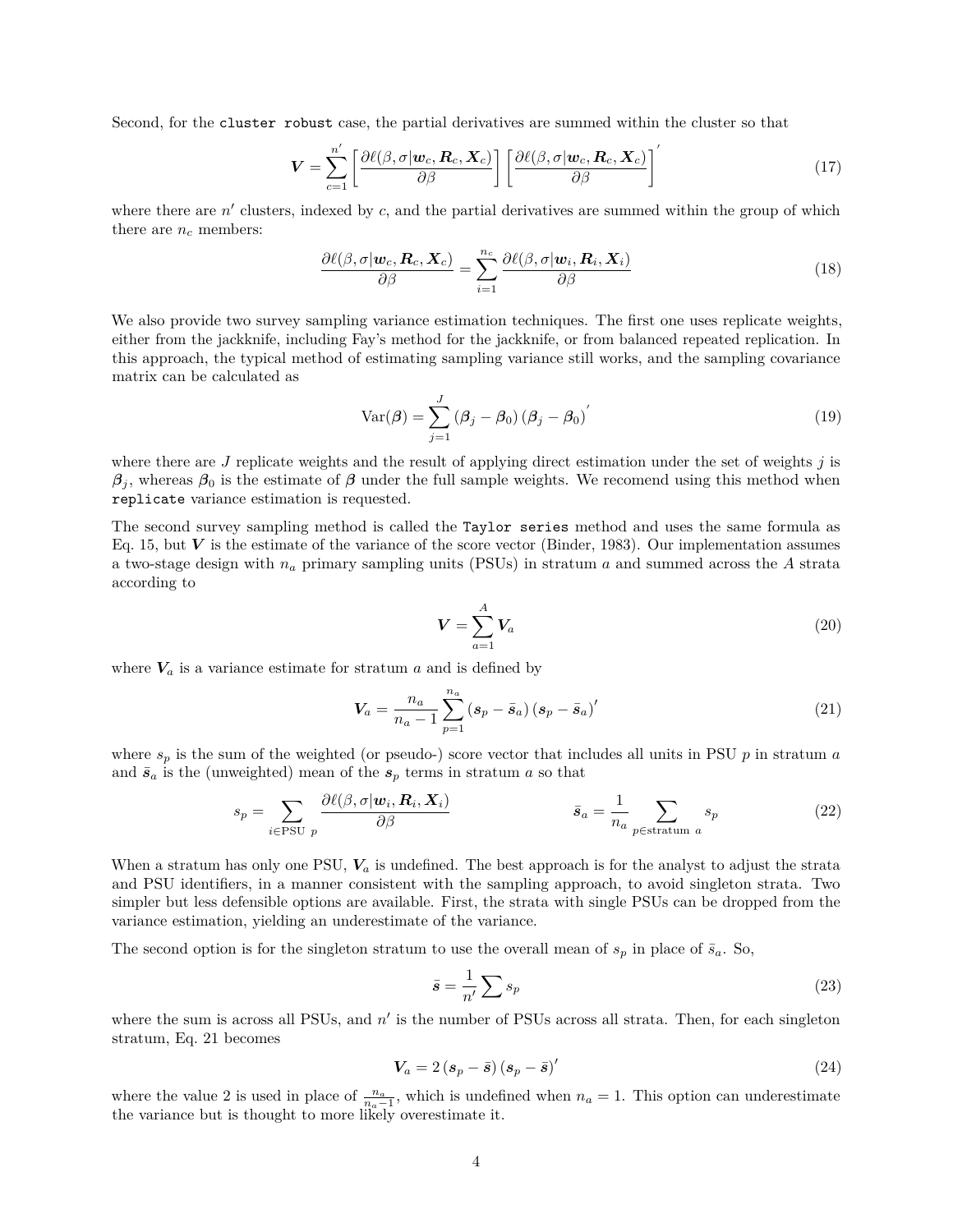#### **Composite Scores**

The likelihood of composite scores (Eq. [13\)](#page-2-2) is additively separable, the covariances (including the variances) can be calculated in two steps using Eq. [13.](#page-2-2) First, the covariance matrix of  $\xi$  is formed, and then the composite covariance terms are estimated as the variance of a linear combination of the elements of *ξ*.

In the first step, any of the methods in the section "Variance Estimation" are applied to Eq. [13,](#page-2-2) treating  $\xi$  in the same fashion Eq. [13](#page-2-2) treats *β*. This step results in a block diagonal inverse Hessian matrix, with a block for each subscale, and a potentially dense matrix for *V*. Each matrix is square and has  $S \cdot (\zeta + 1)$  rows and columns, where  $\zeta$  is the number of elements in the regression formula (each subscale), to which one is added for the  $\sigma$  terms.

This step results in the following matrix:

$$
\text{Var}(\xi) = H(\xi)^{-1} V H(\xi)^{-1} \tag{25}
$$

For the second step, the composite coefficient then has an *i*th variance term of

$$
\text{Var}(\xi_{ci}) = \mathbf{e}_i H(\xi)^{-1} V H(\xi)^{-1} \mathbf{e}_i \tag{26}
$$

where  $\xi_{ci}$  is the composite coefficient for the *i*th coefficient, and  $e_i$  is the vector of weights arranged such that

$$
\xi_{ci} = e_i^T \xi \tag{27}
$$

The covariance between two terms,  $i$  and  $j$ , is a simple extension

$$
Cov(\beta_{ci}, \beta_{cj}) = \mathbf{e}_i H(\beta)^{-1} V H(\beta)^{-1} \mathbf{e}_j
$$
\n(28)

which uses the definition,

$$
\xi_{cj} = e_j^T \xi \tag{29}
$$

A simple example may help clarify. Imagine a composite score composed of two subscales, 1 and 2, with weights  $\omega_1 = 0.4$  and  $\omega_2 = 0.6$ . Supposed a user is interested in a regression of the form

$$
\theta = a + x_1 \cdot b + \epsilon \tag{30}
$$

<span id="page-4-0"></span>
$$
\epsilon \sim N(0, \sigma) \tag{31}
$$

Then the regression in Eq. [30](#page-4-0) would be fit once for subscale 1 and once for subscale 2; the first fit would yield estimated values  $\{a_1, b_1, \sigma_1\}$ , and the second fit would yield  $\{a_2, b_2, \sigma_2\}$ . The estimated value, for example,  $a_c$ , would be  $a_c = 0.4 \cdot \alpha_1 + 0.6 \cdot \alpha_2$ . By stacking the estimates together,

$$
\theta = \begin{bmatrix} a_1 \\ b_1 \\ \sigma_1 \\ a_2 \\ b_2 \\ \sigma_2 \end{bmatrix}
$$
 (32)

the covariance matrix can then be estimated and will result in a matrix  $\Omega \equiv \text{Var}(\beta)$  from Eq. [14](#page-2-3) that has six rows and six columns. Using the vector

$$
e_1 = \begin{bmatrix} 0.4 \\ 0 \\ 0 \\ 0.6 \\ 0 \\ 0 \end{bmatrix}
$$
 (33)

it can easily be confirmed that  $a_c = e_1^T \boldsymbol{\xi}$ , so  $\text{Var}(a_c) = e_1^T \Omega e_1$ .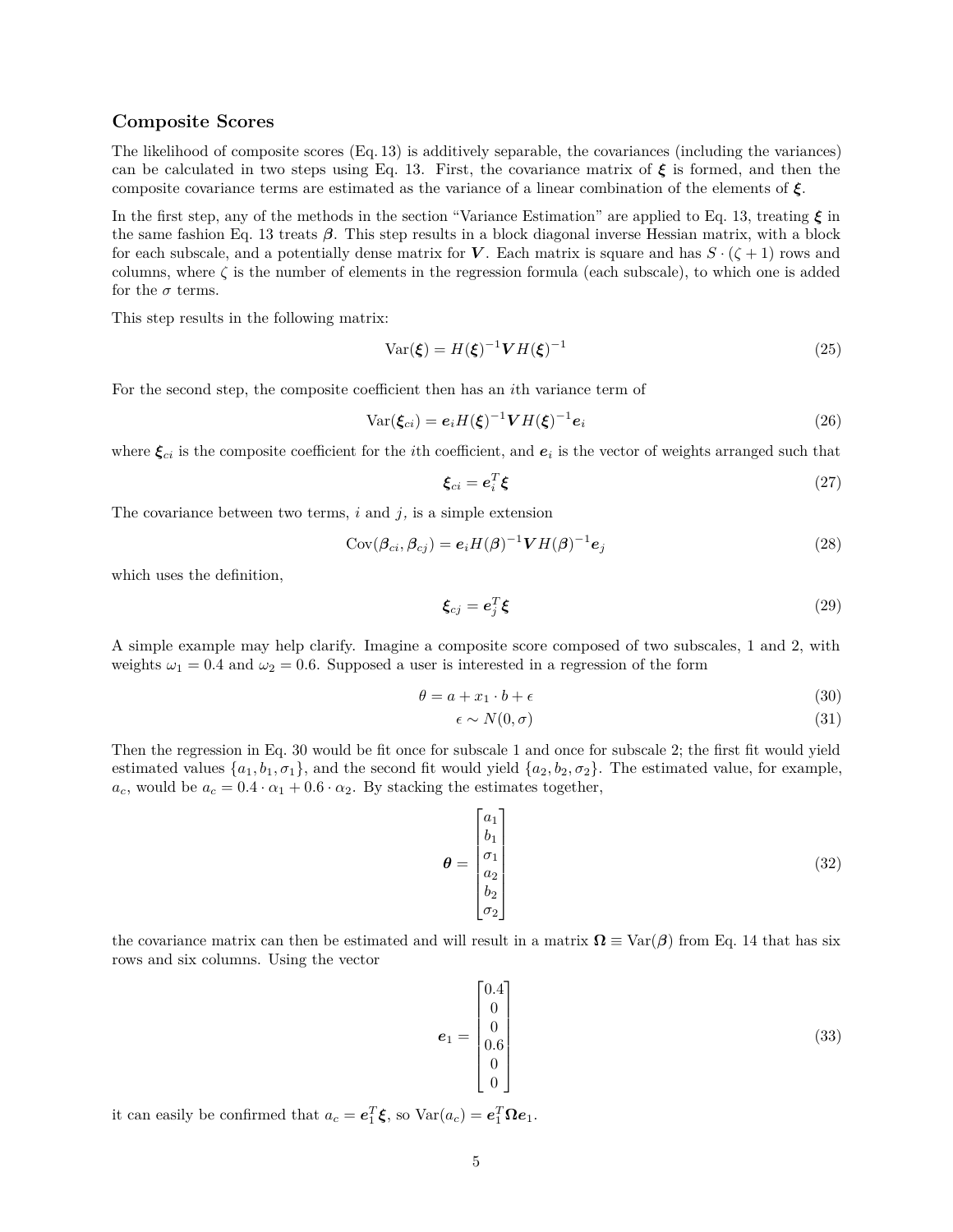### **References**

Binder, D. A. (1983). On the variances of asymptotically normal estimators from complex surveys. *International Statistical Review, 51(3), 279–292.* 

Black, P. E. (2019). Big-O notation. In P. E. Black (Ed.), *Dictionary of algorithms and data structures*. Washington, DC: National Institute of Standards and Technology. Retrieved from [https://www.nist.gov/dad](https://www.nist.gov/dads/HTML/bigOnotation.html) [s/HTML/bigOnotation.html](https://www.nist.gov/dads/HTML/bigOnotation.html)

Cohen, J. D., & Jiang, T. (1999). Comparison of partially measured latent traits across nominal subgroups. *Journal of the American Statistical Association*,  $94(448)$ ,  $1035-1044$ .

Green, W. H. (2003). *Econometric analysis* Upper Saddle River, NJ: Prentice Hall.

Huber, P. J. (1967). The behavior of maximum likelihood estimates under nonstandard conditions. *Proceedings of the Fifth Berkeley Symposium of Mathematical Statistics and Probability*, Vol. I: *Statistics* (pp. 221–233). Berkeley, CA: University of California Press.

Johnson, S. G. (2010). *Notes on the convergence of trapezoidal-rule quadrature*. Retrieved from [https:](https://math.mit.edu/~stevenj/trapezoidal.pdf) [//math.mit.edu/~stevenj/trapezoidal.pdf](https://math.mit.edu/~stevenj/trapezoidal.pdf)

McCullagh, P. & Nelder, J. A. (1989). *Generalized linear models*. (2nd ed.). London, UK: Chapman & Hall/CRC.

NAEP. (2008). The generalized partial credit model [NAEP Technical Documentation Website]. Retrieved from [https://nces.ed.gov/nationsreportcard/tdw/analysis/scaling\\_models\\_gen.aspx.](https://nces.ed.gov/nationsreportcard/tdw/analysis/scaling_models_gen.aspx)

White, H. (1980). A heteroskedasticity-consistent covariance matrix estimator and a direct test for heteroskedasticity. *Econometrica*,  $48(4)$ ,  $817-838$ .

### **Appendix. Test Probability Density Functions**

For all cases scored as either correct or incorrect, we use the *three parameter logit* (3PL) model:

<span id="page-5-0"></span>
$$
Pr(\boldsymbol{R}_{ij}|\theta_i, \boldsymbol{P}_j) = g_j + \frac{1 - g_j}{1 + \exp[-D a_j (\theta_i - d_j)]}
$$
\n(34)

where  $g_j$  is the guessing parameter,  $a_j$  is the discrimination factor,  $d_j$  is the item difficulty, and *D* is a constant, usually set to 1.7, to map the  $\theta_i$  and  $d_j$  terms to a probit-like space; this term is applied by tradition.

When a *two parameter logit* (2PL) is used, Eq. [34](#page-5-0) is modified to omit  $g_j$  (effectively setting it to zero):

$$
Pr(\boldsymbol{R}_{ij}|\theta_i, \boldsymbol{P}_j) = \frac{1}{1 + \exp[-D a_j (\theta_i - d_j)]}
$$
(35)

When a *Rasch model* is used, Eq. [35](#page-5-1) is further modified to set all  $a_j$  to a single a, and D is set to one.

<span id="page-5-2"></span><span id="page-5-1"></span>
$$
Pr(\boldsymbol{R}_{ij}|\theta_i, \boldsymbol{P}_j) = \frac{1}{1 + \exp[-a(\theta_i - d_j)]}
$$
(36)

The *Graded Response Model* (GRM) has a probability density that generalizes an ordered logit (McCullagh & Nelder, 1989):

$$
Pr(\mathbf{R}_{ij}|\theta_i, \mathbf{P}_j) = \frac{1}{1 + \exp[-D a_j (\theta_i - d_{R_{ij},j})]} - \frac{1}{1 + \exp[-D a_j (\theta_i - d_{1+R_{ij},j})]}
$$
(37)

Here the parameters  $P_j$  are the cut points  $d_{cj}$ , where  $d_{0j} = -\infty$  and  $d_{C+1,j} = \infty$ . In the first term on the right side of Eq. [37,](#page-5-2) the subscript  $R_{ij}$  on  $d_{R_{ij},j}$  indicates it is the cut point associated with the response level to item *j* for person *i*, whereas the last subscript (*j*) indicates that it is the *d* term for item *j*. In the second term, the cut point above that cut point is used.